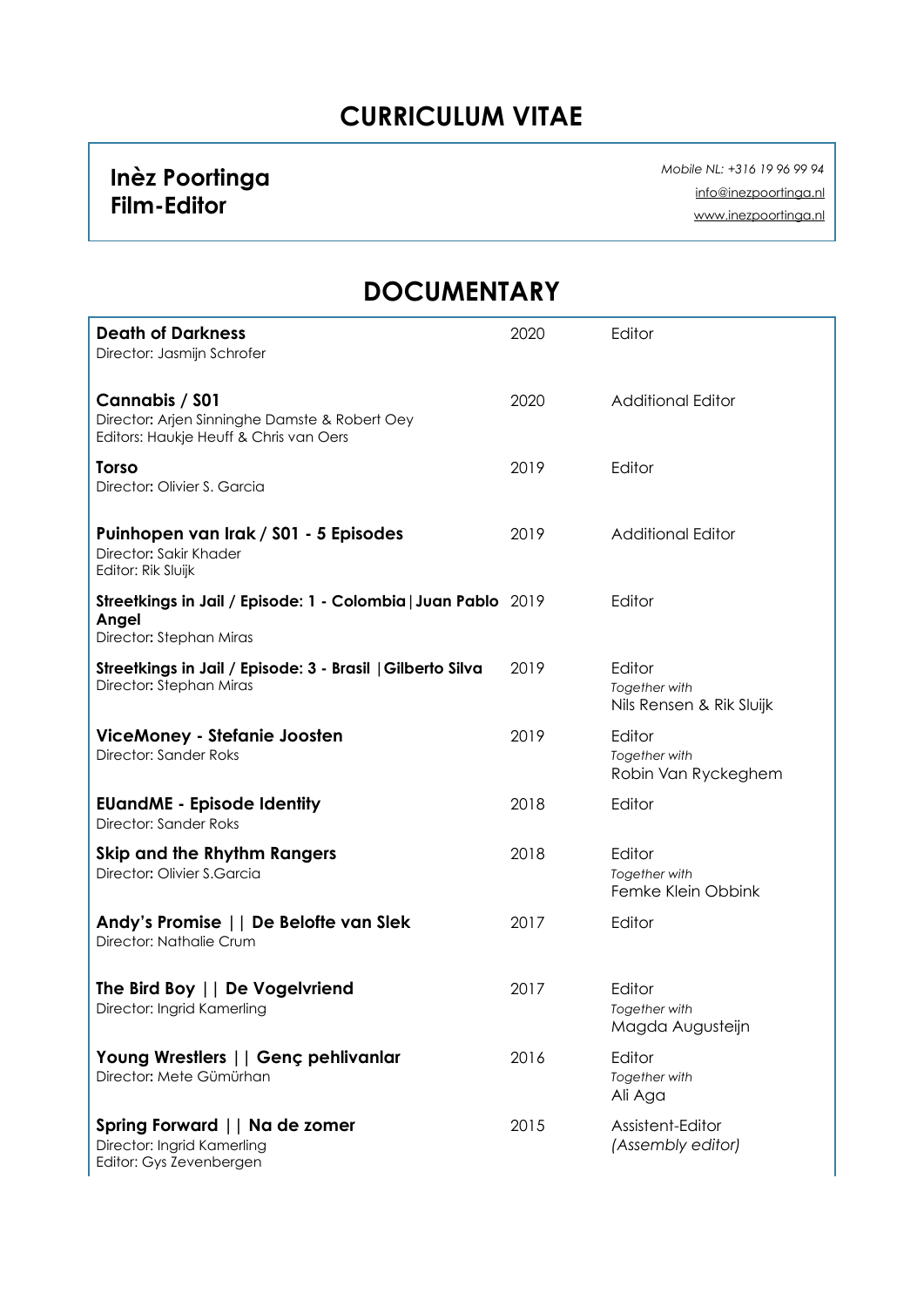| To those still in doubt     Voor iedereen die twijfelt<br>Director: Roos van de Kamp | 2015 | Editor |
|--------------------------------------------------------------------------------------|------|--------|
| Homeland    Vaderland<br>Director: Nathalie Crum                                     | 2014 | Fditor |

## **FICTION**

| Anne Frank Video Diary / \$01<br>Director: Hanna van Niekerk                                                      | 2020 | Editor<br>Together with<br><b>Bjorn Mentink</b>                  |
|-------------------------------------------------------------------------------------------------------------------|------|------------------------------------------------------------------|
| De club van de lelijke kinderen   <br>De Staatsgreep / S01 - Episodes 1, 4, 5 & 6<br>Director: Jonathan Elbers    | 2019 | Editor                                                           |
| Zwart<br>Director: Tom Geraedts                                                                                   | 2019 | Editor                                                           |
| The Ludwigs S.O.S - Episodes 1, 2, 5 & 6<br>Director: Bob Wilbers                                                 | 2018 | Editor                                                           |
| Celblok H / S04 - Episodes 8, 9 & 10<br>Director: Erik de Bruyn                                                   | 2017 | Editor                                                           |
| Housewives Don't Exist     Huisvrouwen bestaan niet<br>Director: Barbara Bredero<br>Editor: Jurriaan van Nimwegen | 2017 | Assistent-Editor<br>(Assembly editor)                            |
| <b>Nymphet</b><br>Director: Laura Hermanides                                                                      | 2016 | Editor                                                           |
| Soof <sub>2</sub><br>Director: Esmé Lammers<br>Editor: Jurriaan van Nimwegen                                      | 2016 | Assistent-Editor<br>(Assembly editor)                            |
| <b>Jeuk / S04</b><br>Director: Job Gosschalk<br>Editor: Jurriaan van Nimwegen                                     | 2016 | Assistent-Editor<br>(Assembly editor)                            |
| Seventh Heaven     De Zeven de Hemel<br>Director: Job Gosschalk<br>Editor: Jurriaan van Nimwegen                  | 2016 | Assistent-Editor<br>(Assembly editor)                            |
| Enough!     Kappen!<br>Director: Tessa Schram<br>Editor: Joost van de Wetering                                    | 2016 | Assistent-Editor<br>(Assembly editor)                            |
| Jack's Wish    Jack bestelt een Broertje<br>Director: Anne de Clercq<br>Editor: Wouter van Luijn                  | 2015 | Additional-Editor                                                |
| <b>Homies</b><br>Director: Jon Karthaus<br>Editor: Jurriaan van Nimwegen                                          | 2015 | Assistent-Editor<br>(Assembly editor)                            |
| <b>BLUF / SO1</b><br>Editor: Joost van de Wetering                                                                | 2014 | Assistent-Editor<br>(Assembly editor)<br>+ Precap & Recap Editor |
| Unlimited     Onbeperkt<br>Director: Tom van Blommestein                                                          | 2014 | Editor                                                           |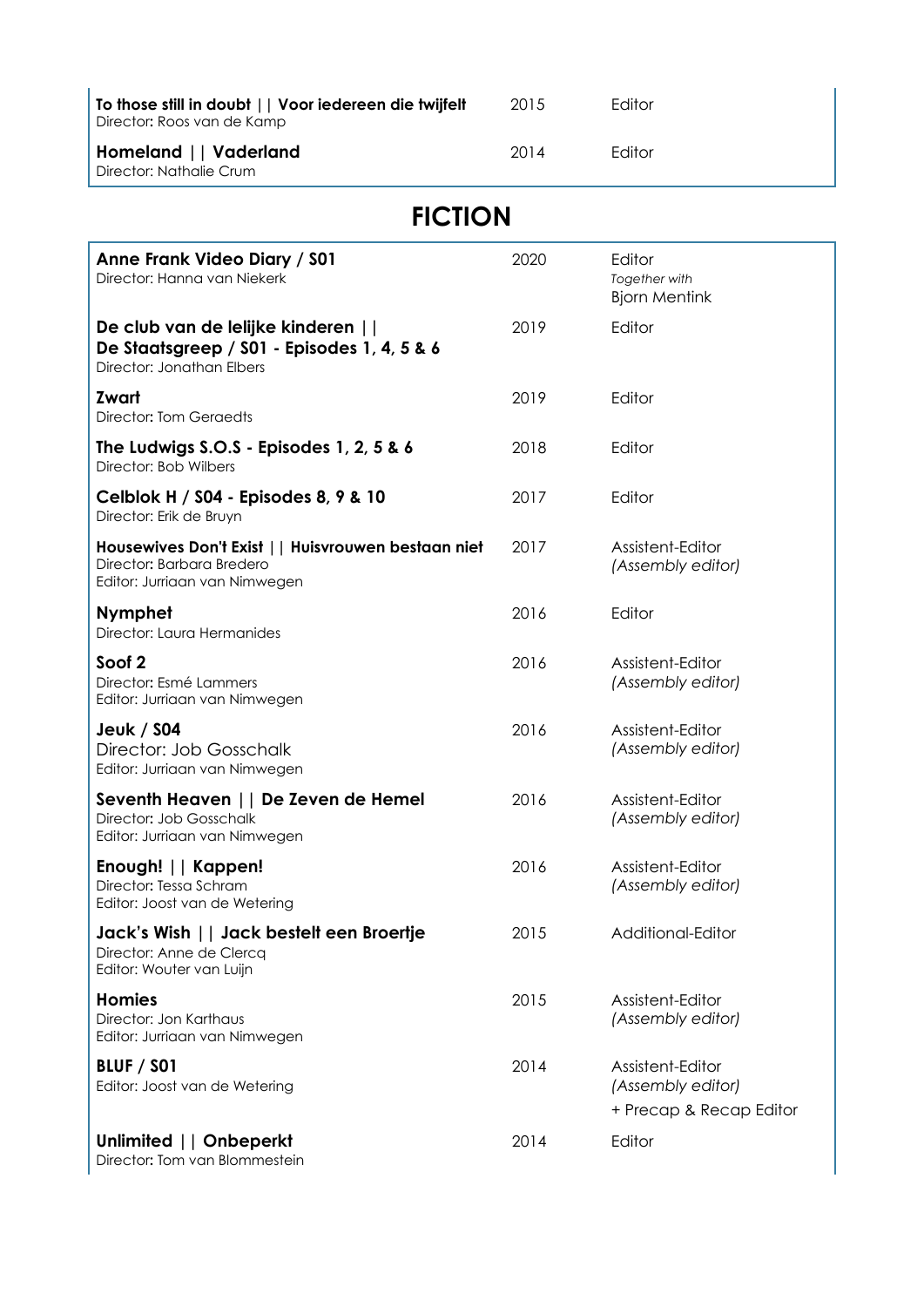### **COMMERCIALS // ONLINE ADVERTISING**

| <b>Dutch Veterans Day 2020</b><br>Director: Colin Huijser                                                     | 2020 | Editor                                                  |
|---------------------------------------------------------------------------------------------------------------|------|---------------------------------------------------------|
| Fernandes: Oma's Review   Zoë-Jadha<br>Director: Sander Roks                                                  | 2019 | Editor                                                  |
| <b>CUA Home Loans</b><br>Director: Ryan Renshaw                                                               | 2018 | Editor                                                  |
| <b>QSuper Online campaign</b><br>Director: Israel Rivera                                                      | 2018 | Editor                                                  |
| <b>Australian Superdraw:</b><br>- September 2018<br>October 2018<br>- February 2019<br>Director: Miles Murphy | 2018 | Editor                                                  |
| Department of Education: We are the Differents<br>Director: Siobhan Mulready                                  | 2018 | Editor                                                  |
| SeQWater: We can't always count on the rain<br>Director: Miles Murphy                                         | 2018 | Editor                                                  |
| <b>JCU: Finish with Stories</b><br>Director: Lav Bodnaruk                                                     | 2018 | Editor                                                  |
| <b>Johnnie Walker: Small Batch</b><br>Director: David Boudestein                                              | 2017 | Editor<br>Together with<br>Evelyne Adeyinka             |
| <b>Paypal: Dutch Cosplay Couple</b><br>Director: Teddy Cherim                                                 | 2017 | Editor                                                  |
| Appie To date: First Episode<br>Director: Joren Molter                                                        | 2017 | Editor<br>Together with<br>Stefan Hickert               |
| <b>Bol.com: Viva Sinterklaas</b><br>Director: Jonathan Heirzberg                                              | 2016 | Editor                                                  |
| Stiekem wil ledereen Story<br>Director: Jeroen Houben                                                         | 2016 | Editor                                                  |
| KitKat: #mybreak<br>Director: Teddy Cherim                                                                    | 2016 | Editor<br>Together with<br>Fatih Turah & Stefan Hickert |
| Dr. Oetker: Pizzaburger // Zwarte Cross<br>Director: Bart van den Aardweg                                     | 2016 | Editor                                                  |
| DTG: Jouw online marketing team<br>Director: Nils Vleugels                                                    | 2016 | Editor                                                  |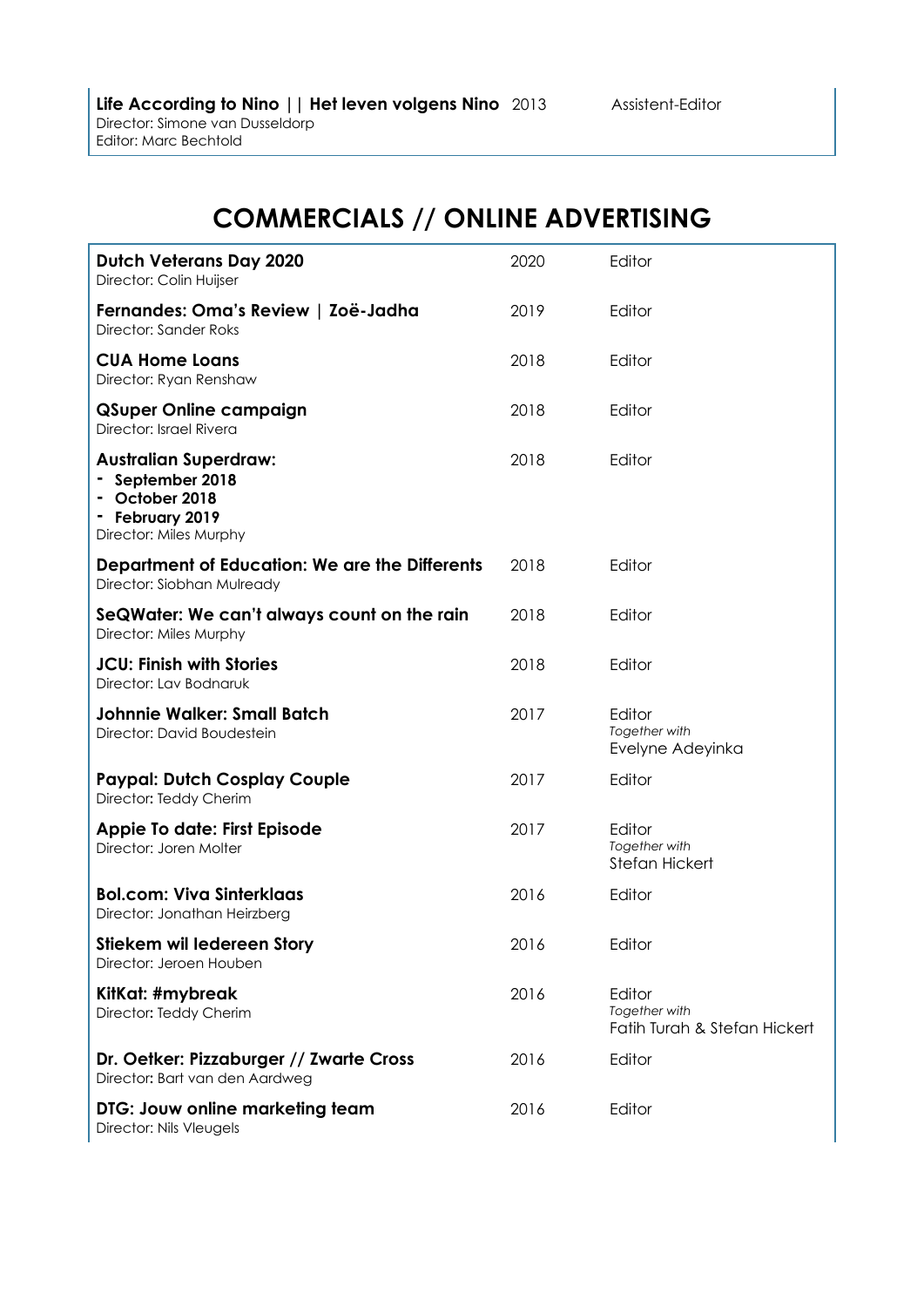| <b>SKODA:</b><br>- Zaterdag is Luierdag<br>- Zaterdag is voor amateurs<br>- Zaterdag is even doorbijten<br>Director: Kay Lindhout | 2016 | Editor                        |
|-----------------------------------------------------------------------------------------------------------------------------------|------|-------------------------------|
| <b>FIFPRO: The Manager</b><br>Director: Nils Vleugels                                                                             | 2016 | Editor                        |
| Bavaria: 0.0% HEROES // Mud Masters<br>Director: Teddy Cherim                                                                     | 2015 | Editor                        |
| Diageo:<br>The Five steps to a Bloody Mary Brunch<br>Director: Sam de Jong                                                        | 2015 | Editor                        |
| <b>C&amp;A: The Bra Checklist</b><br>Director: Naomi Bais                                                                         | 2015 | Editor                        |
| <b>Vodaphone Napster</b><br>Director: Jeroen Houben<br>Editor: Mieneke Kramer                                                     | 2015 | Assistent-Editor<br>+ Re-edit |
| <b>Royal Hangover</b><br>Director: Kasper van Beek                                                                                | 2014 | Editor                        |
| Alice and the Origami Supermotor<br>Director: Suédy Mauricio                                                                      | 2013 | Editor                        |

#### **OTHER**

| Dolly Bellefleur leest voor<br>Director: Sander Roks                        | 2019 | Editor         |
|-----------------------------------------------------------------------------|------|----------------|
| <b>VICE-ESSENTAILS FOR VICELAND NL</b>                                      | 2017 | Re-edit        |
| <b>2DOC.nl Idfa Reports</b><br>Directors: Shay Kreuger & Tessa Pope         | 2017 | <b>F</b> ditor |
| How to Art: Fabian Briels & Yi-Fei Chen<br>Director: Bram Mengelers         | 2016 | Editor         |
| <b>Child focus: Coins of Hope EXTENDED VERSION</b><br>Director: Mea de Jong | 2016 | Editor         |
| <b>Sister 4 Sisters: Breaking the Silence</b><br>Director: Boele Weemhoff   | 2016 | Editor         |

## **TRAILERS // TEASERS**

| <b>Nymphet: Trailer</b><br>Director: Laura Hermanides                       | 2018 | Editor        |
|-----------------------------------------------------------------------------|------|---------------|
| Andy's Promise     De Belofte van Slek: Trailer<br>Director: Nathalie Crum  | 2017 | <b>Fditor</b> |
| Stop acting now: Trailer<br>Director: Mijke de Jong<br>Editor: Lot Rossmark | 2016 | Editor        |
| Young Wrestlers     Genç pehlivanlar: Teaser<br>Director: Mete Gümürhan     | 2015 | <b>Fditor</b> |